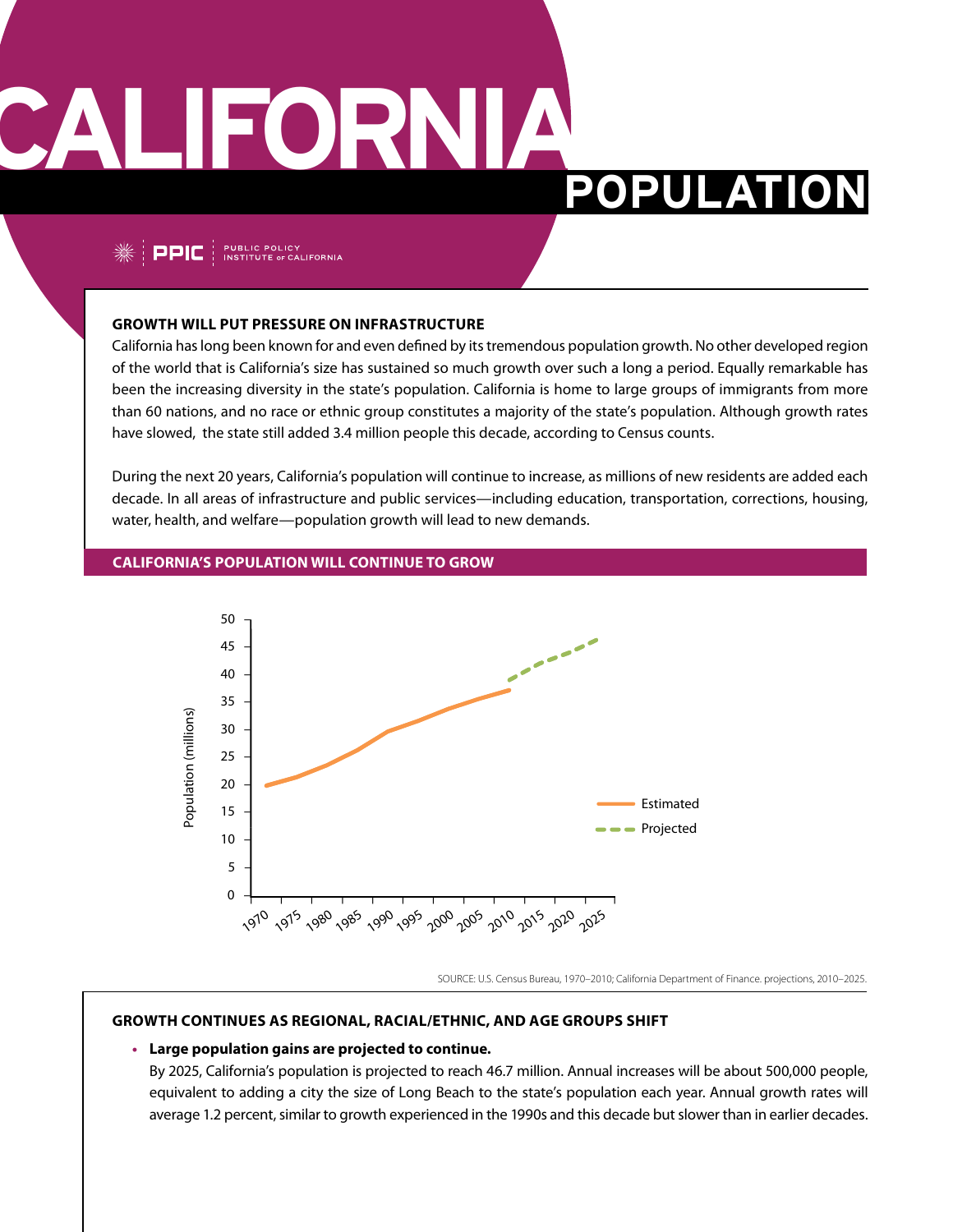#### **• Inland areas will see higher growth.**

The inland areas of California have grown faster than the coastal areas for many decades, but coastal counties are still home to most of the state's population. Projections indicate that the Inland Empire, the Sacramento region, and the San Joaquin Valley will grow much faster than other areas of the state. The population will increase by 3.6 million in coastal counties (including the San Francisco Bay Area) and by 4.6 million in inland counties. Key milestones expected by 2025:

- ▲ Los Angeles County will reach 11.5 million residents.
- ▲ Riverside County will reach 3 million residents.
- ▲ Santa Clara County will reach 2 million residents.
- ▲ San Joaquin County will surpass 1 million residents.

#### **• California's population will continue to diversify.**

The 2000 Census found that no ethnic group in the state made up a majority of the population; non-Hispanic whites were the largest group. The California Department of Finance projects that in 2016 Latinos will replace whites as the largest ethnic group. Among children ages 9 and under, Latinos already make up 52 percent of the population. Latino increases are due to both immigration and relatively high birth rates. Immigrants are projected to make up 29 percent of the state's population in 2025, a modest increase from 27 percent in 2009.



#### **LATINOS WILL BECOME CALIFORNIA'S LARGEST ETHNIC GROUP**

SOURCES: 1980 Census; 2009 American Community Survey; California Department of Finance projections.

#### **• Large numbers of Californians will soon reach retirement age.**

In 2009, about 11 percent of Californians were age 65 and over, compared to only 9 percent in 1970. By 2025, that share will grow to 16 percent. The total number of adults age 65 and over is projected to grow from 4.2 million in 2009 to 7.6 million in 2025.

#### **• The number of children will change very slowly.**

From 2008 to 2015, the number of children is projected to increase only 3 percent, from 10.0 million to 10.3 million. In contrast, during the 1990s, the number of children grew by almost 20 percent. Growth in the child population will resume from 2015 to 2025 but will not exceed overall population growth rates for the state.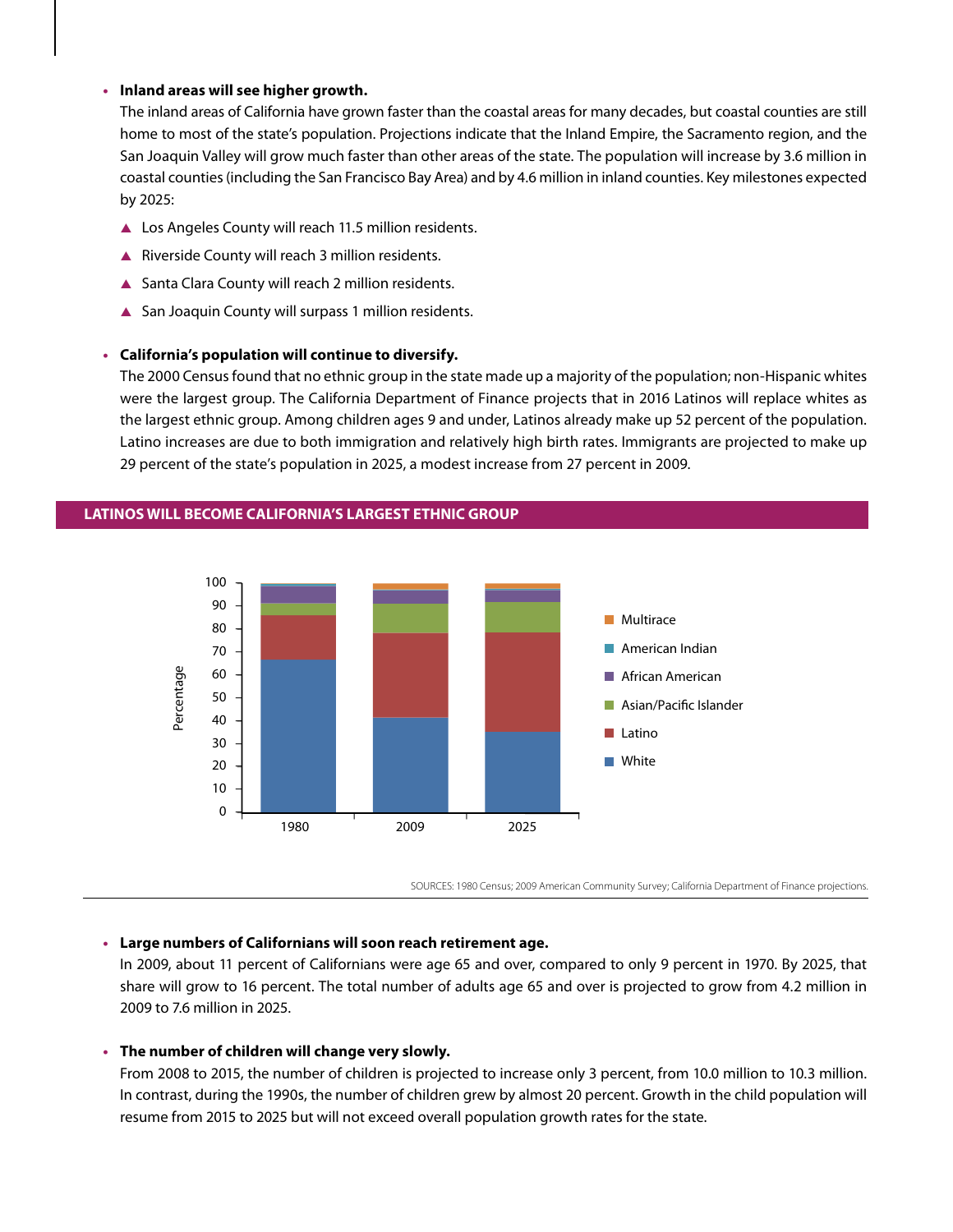#### **Looking ahead**

The state's growing and changing population will put pressure on a variety of infrastructure needs and public services. Key areas to watch:

**Schools.** The relatively slow growth in the number of school-aged children could give the state time to catch up on school infrastructure needs and a chance to adjust school budgets, perhaps increasing per student expenditures. Higher education enrollments should continue to increase in the near term but will subside around 2015.

**Housing.** After the elderly, adults in their late 20s and early 30s will be the fastest-growing age group. Between 2009 and 2025, the number of adults ages 25 to 35 will increase by almost one-third. This is the age at which young adults typically get married, start families, and establish their own households—driving up housing demand.

**Health and human services.** Meeting the needs of a large and growing elderly population will pose more challenges. For example, even though Medi-Cal enrolls a far larger share of children, elderly adults account for a much higher share of expenditures. Annual costs per enrollee are at least five times higher for adults over age 50 than for children. Nursing home care is especially expensive.

**The 2010 Census.** The 2010 Census counted 37.3 million California residents, about 1.5 million fewer than had been estimated by the California Department of Finance. According to the Census, California grew at about the same rate (10 percent) as the rest of the nation during the decade, its slowest rate on record. For the first time since 1920 (when the Census was not used to reapportion the House of Representatives), California did not gain any congressional seats. A key question is whether the 2010 count was accurate. States and local jurisdictions have challenged Census counts in the past, but without much success. As additional Census data is released, technical analyses will shed more light on the accuracy of the count.



#### **Inland Counties will Experience Faster Population Growth**